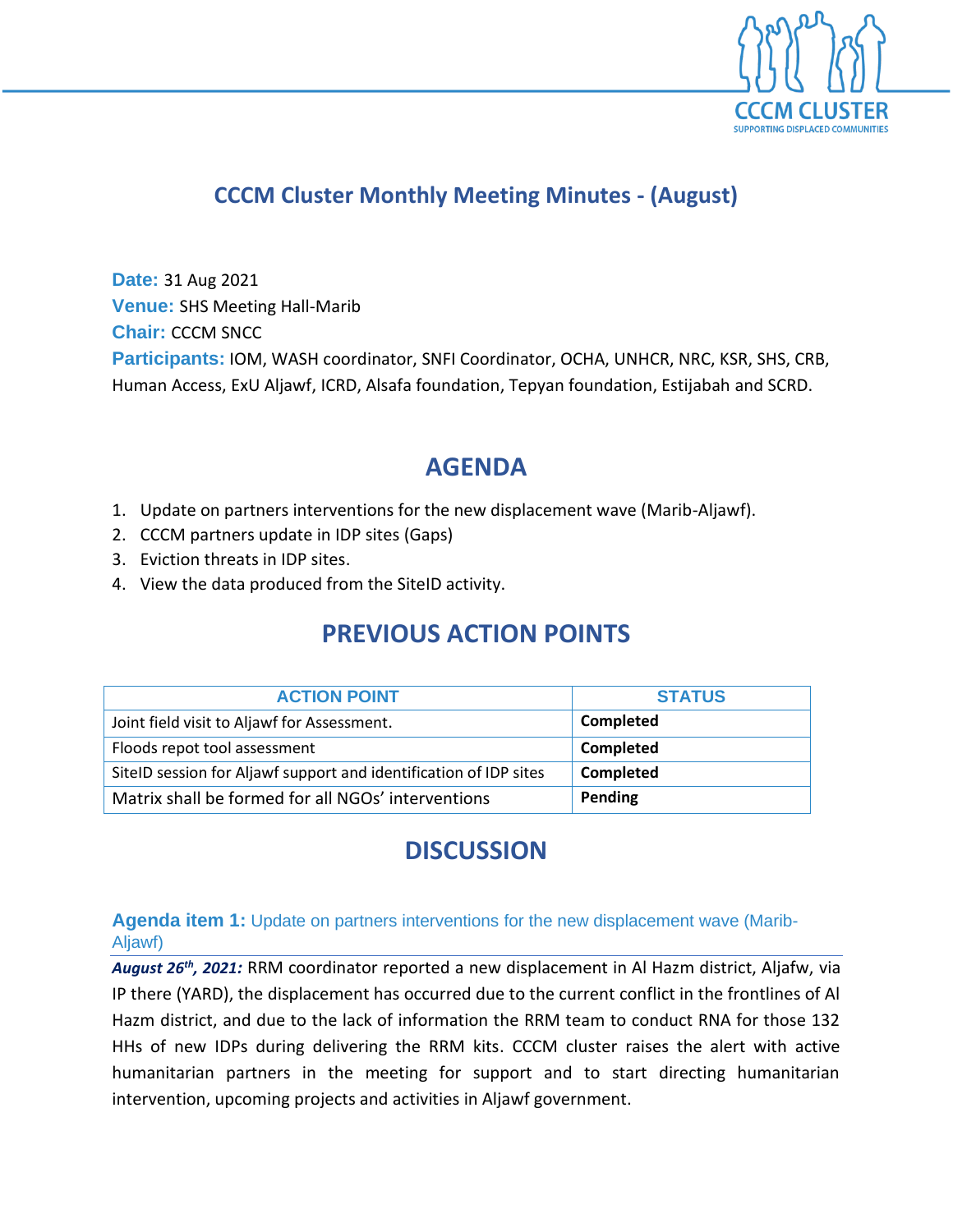

On August 24<sup>th</sup>, 2021: a new displacement alert shared from CCCM cluster to all partners in Marib hub that due to the last hostilities and conflict raises in Albaydha government, and as reported from ExU that a number of 40 HHs had been displaced from ALbaydha to Marib, families are reaching Marib in different districts and areas. A number of 13 HHs reached Marib located in different areas and sites, BNFs were shared with RRM focal point as an initial step for intervention and support to the displaced families.

CCCM cluster advocated all partners in the field along with coordination from other cluster sectors to support the newly displaced families and expectation of an increase of the displacement wave in the area.

*On August 10th, 2021:* an appeal from the CCCM partner in Sirwah district (SHS) for a displacement of 51 HHs from Arak to other IDP sites in Alrawdah area, families relocated due the ongoing conflict in the area. Verification process completed and WASH, RRM, Protection and SNFI partners started the intervention stage, IOM's WASH partner managed to shift all the belongings of the affected families, BFD's RRM partner supported 32 HHs, H.A's protection team conducted PSS for 24 HHs and SHS's SNFI partner started distributing for 19 HHs and to complete within the next few days. SHS coordinator advocated for other active partners in the area to support the affected population and intervene based on the capacity available. OCHA representee form the other side urges for quicker targeting in case of any new displacement and families shall not wait long time to be supported.

Also, *On August 21st, 2021:* a report on wind and rain damage in the displacement camps in Marib govt as shared from ExU, indicating that a number of 210 HHs had totally affected and number of 7643 had partially affected from the past heavy winds in 73 IDP sites across 5 districts in Marib government.

#### **Agenda item 2:** CCCM partners update in IDP sites (Gaps).

CCCM cluster in this meeting focused on two main CCCM activities that are practiced with difficulties in the field, the two activities are:

- Community Committees
- Referral Pathway

### *Community Committees:*

In both CCCM managed sites or in other IDP sites that runs without SMC partner, the community committee aren't established in a standardized approach, members exists and they are in each site, formed by either camp administrator or camp management team each by its methodologies and terms. However, a gap noticed in reaching the correct members or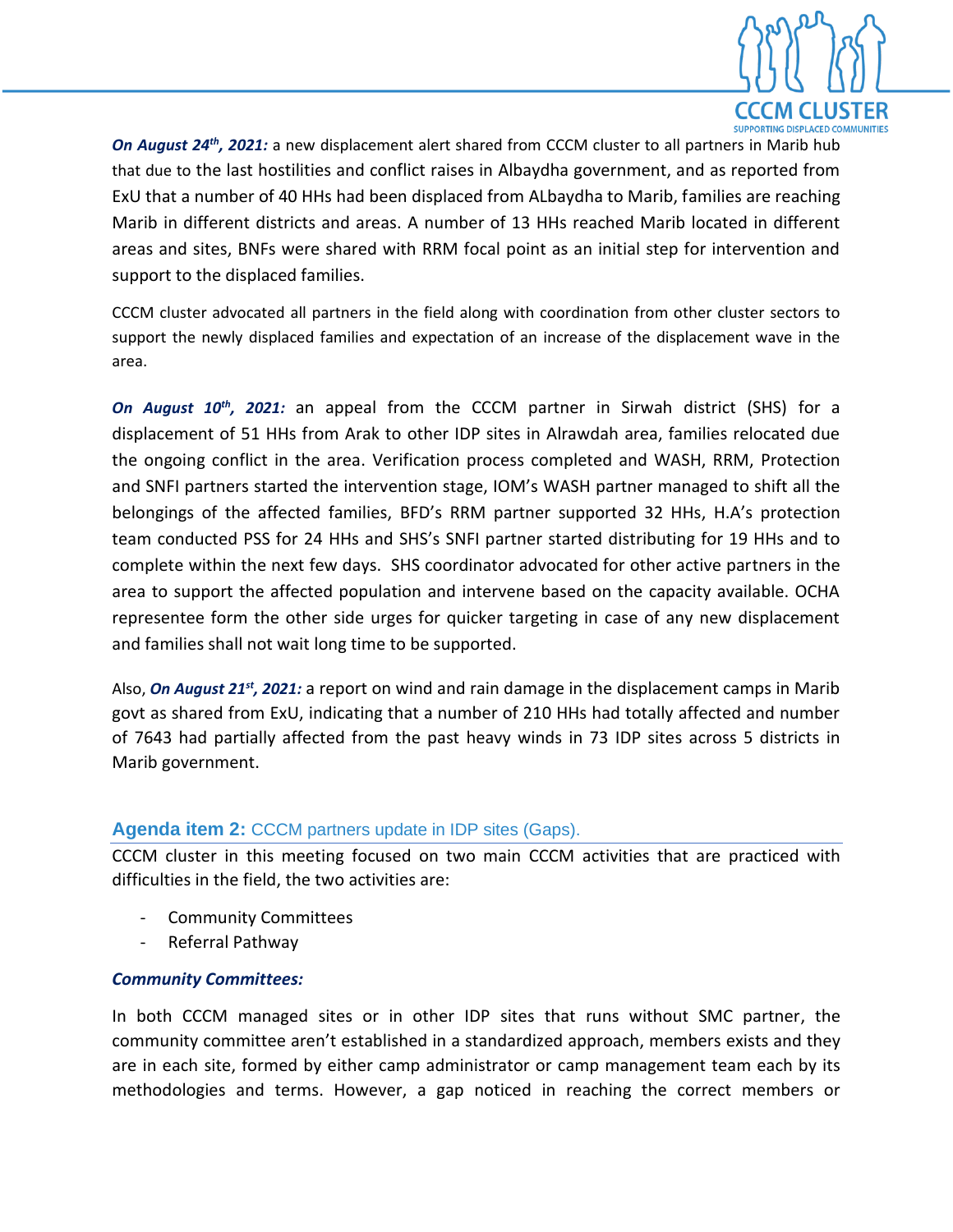

committee at the time of field visits, assessments, interventions and referral information, more than one line of assist and each member gives different values, places and needs.

CCCM cluster proposed to conduct a meeting with all SMC partners in the field to discuss the right standards for forming CC in each IDP site in the hub.

### *Referral Pathway:*

the referral approach that were mentioned in this meeting were for the amount of correct information that are been raised through out the SMC partners in the field, as mentioned and due to the lack of information sharing from active partners in the field in each humanitarian sector, lack of cooperation and coordination from field teams at the event of intervention and not using the feedback mechanism (two ways approach) are the major reasons of deficiency of dependable information reported in the CCCM field.

CCCM cluster advised all partners to well coordinate and share information with SMC partners in the managed IDP sites for better referral and information trust paths.

OCHA representative from the other hand, urges all cluster coordinators to well coordinator between each other led by the RCT for the process of information collection form implementing partners in the field.

CCCM partners raised a complain in the meeting that other active partners in each area are not responding and attending on the CCCM area coordination meetings, many meetings were proposed from IOM and still with no presence from other partners.

Attending partners suggested to conduct a capacity building program for partners in the field to increase their understanding of CCCM approach and methodologies. CCCM cluster are in the process of conducting CCCM training for Ips in the hub from October of 2021.

#### **Agenda item 3**: Eviction threats in IDP sites.

On August 16th 2021, ExU – Marib raised a report of an eviction threat in number of IDP sites in Marib and Marib city districts, 13 IDP sites were mentioned each with different level of threat as the table below:

| <b>No</b>      | Site Name            | Number of HHs | <b>Eviction Threat</b> | <b>Comments</b> |
|----------------|----------------------|---------------|------------------------|-----------------|
| 1              | Kuliyat Almujtama    | 812           | Medium                 | IOM managed     |
| $\overline{2}$ | Masna'a Adhban       | 692           | Medium                 | IOM managed     |
| 3              | Al Salah Al Ryadhyah | 23            | Medium                 |                 |
| $\overline{4}$ | Almathaf             | 161           | High                   | IOM managed     |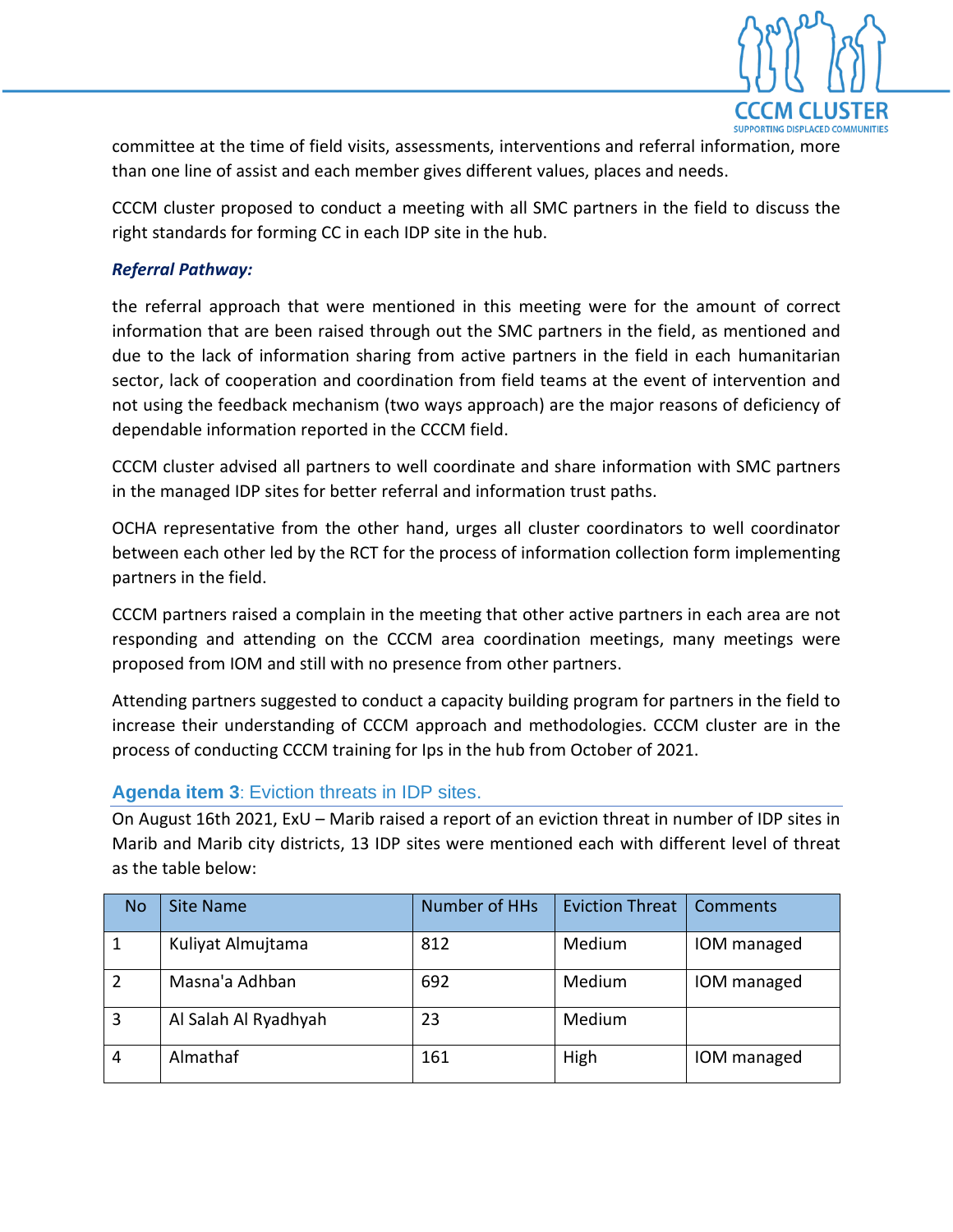

| 5              | Maktab Alziraah | 68  | High      | JULIUM DIJELALU G<br><b>IOM Managed</b> |
|----------------|-----------------|-----|-----------|-----------------------------------------|
| 6              | An-Najah        | 152 | Medium    | IOM managed                             |
| $\overline{7}$ | Alnaser         | 247 | Medium    | IOM managed                             |
| 8              | Local council   | 23  | Medium    |                                         |
| 9              | Altadamon       | 404 | Medium    | IOM managed                             |
| 10             | Alrakza         | 121 | Medium    | IOM managed                             |
| 11             | Alwehdah        | 64  | Medium    |                                         |
| 12             | Al Maslaha      | 36  | Medium    |                                         |
| 13             | Alkanteerat     | 50  | Very High |                                         |

As per the table info mentioning the sites names, site population, eviction threat level and other comments of SMC managed partner. 10 sites are located in government buildings and government properties and remain 3 sites in private lands with different issues each.

In such cases related to HLP, local authorities are the first line response to support and looks for an alternative solution for the affected population in term of negotiations with landowners, finding of alternative settlements and relocation to other identified locations.

CCCM Cluster at the meeting raises the current issue with OCHA and Shelter cluster to conduct an ad-hoc meeting with authorities to address the possible solutions for each site, especially the high-level threat of them.

#### **Agenda item 4:** View the data produced from the SiteID activity

With support from REACH, National Cluster, volunteering Partners and Executive Unit of IDPs in Marib, the SiteID activity were finalized and under completion process for April cycle and REACH stared producing the factsheets of each site and district based on partners who supported the implement of this activity cover all 148 IDP sites in Marib.

You might find an example of the produced sheets in the link: [https://reach](https://reach-info.org/yem/cccm_sites/)[info.org/yem/cccm\\_sites/](https://reach-info.org/yem/cccm_sites/) . giving in notice that the factsheets upload is still under process and will continue to be updated in the site.